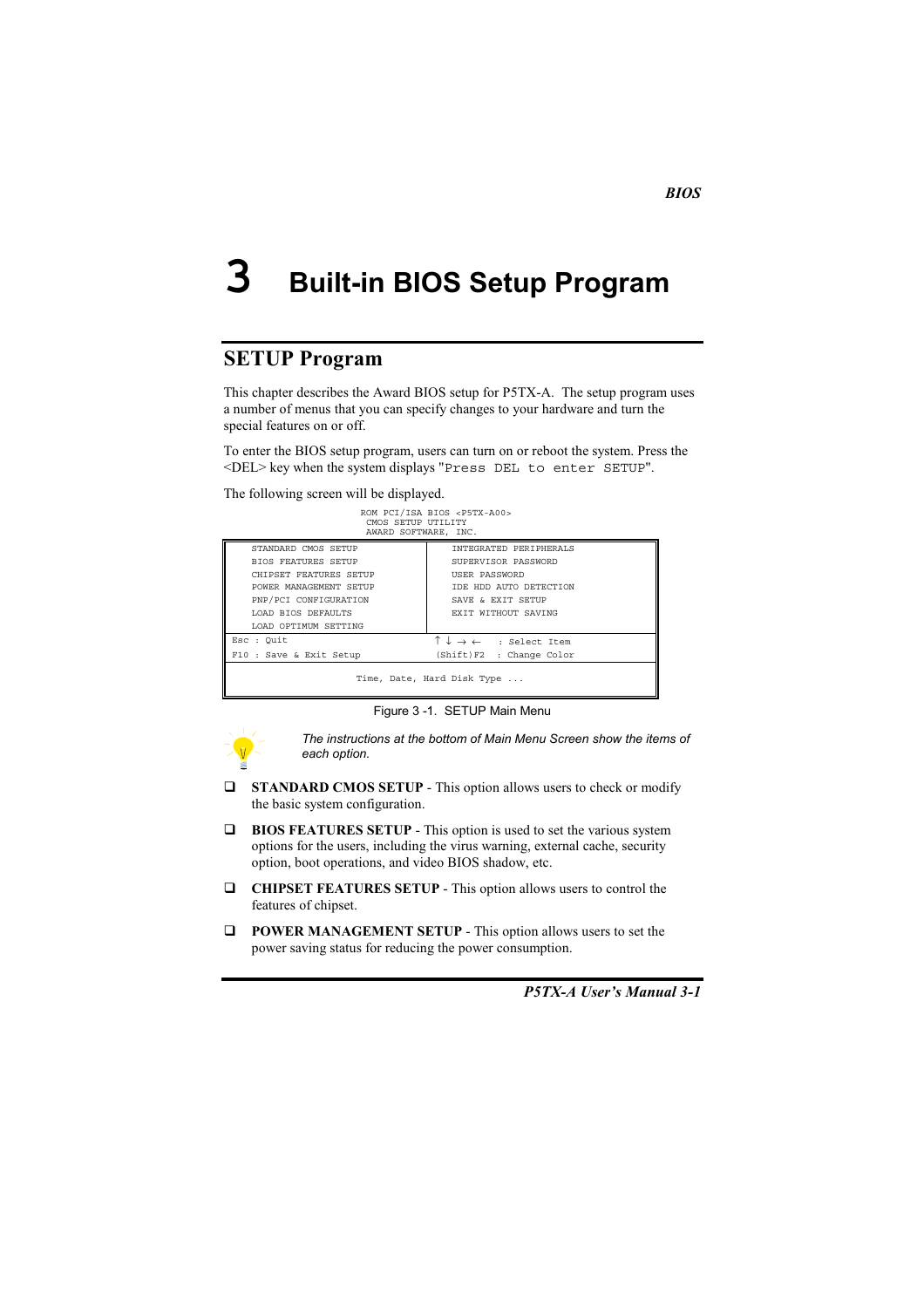#### $\Box$  PNP/PCI CONFIGURATION SETUP - This option is used to set the various system function and internal addresses of the PCI devices. Allows users to configure system IRQ and DMA to **PCI/ISA PnP** or **Legacy ISA**.

- □ LOAD BIOS DEFAULTS Users can load the BIOS default values to boot the system safely.
- $\Box$  LOAD OPTIMUM SETTING This option supports the better performance for the system. It is recommended to choose OPTIMUM SETTING for the setup.
- $\Box$  **INTEGRATED PERIPHERALS** This option allows users to decide how many kinds peripherals need to change their I/O type, mode and used or not. This options also allows user to set the various system function and onboard PCI IDE controller.
- $\Box$  SUPERVISOR PASSWORD Password is required when entering and changing all of the SETUP option or booting your system. Users can change the current password stored in the CMOS by accessing this option.
- $\Box$  USER PASSWORD Password is required when booting your system and entering to change only the USER PASSWORD. Users can change the current password stored in the CMOS by accessing this option.
- $\Box$  **IDE HDD AUTO DETECTION** This option can automatic detect the hard disk drive type(s) including the number of cylinders and heads, write precompensation time, read/write head landing zone, and number of sectors per track.
- $\Box$ SAVE & EXIT SETUP - After saving the changes what you have made in the SETUP program, then exit and reboot the system.
- $\Box$  **EXIT WITHOUT SAVING** Abandon all previous settings, then exit and reboot the system.

After choosing an item from the SETUP main menu, move the cursor by using the  $\uparrow, \downarrow, \rightarrow, \leftarrow$  arrow keys and press <Enter>. To modify the setting of an option, simply press the <PgUp> or <+> and the <PgDn> or <-> keys. Press the <F2> key when changing the color setting,  $\leq$ F1> for a context sensitive help function, and the  $\leq$ ESC $>$  key when quitting SETUP.

**P5TX-A User's Manual 3-2**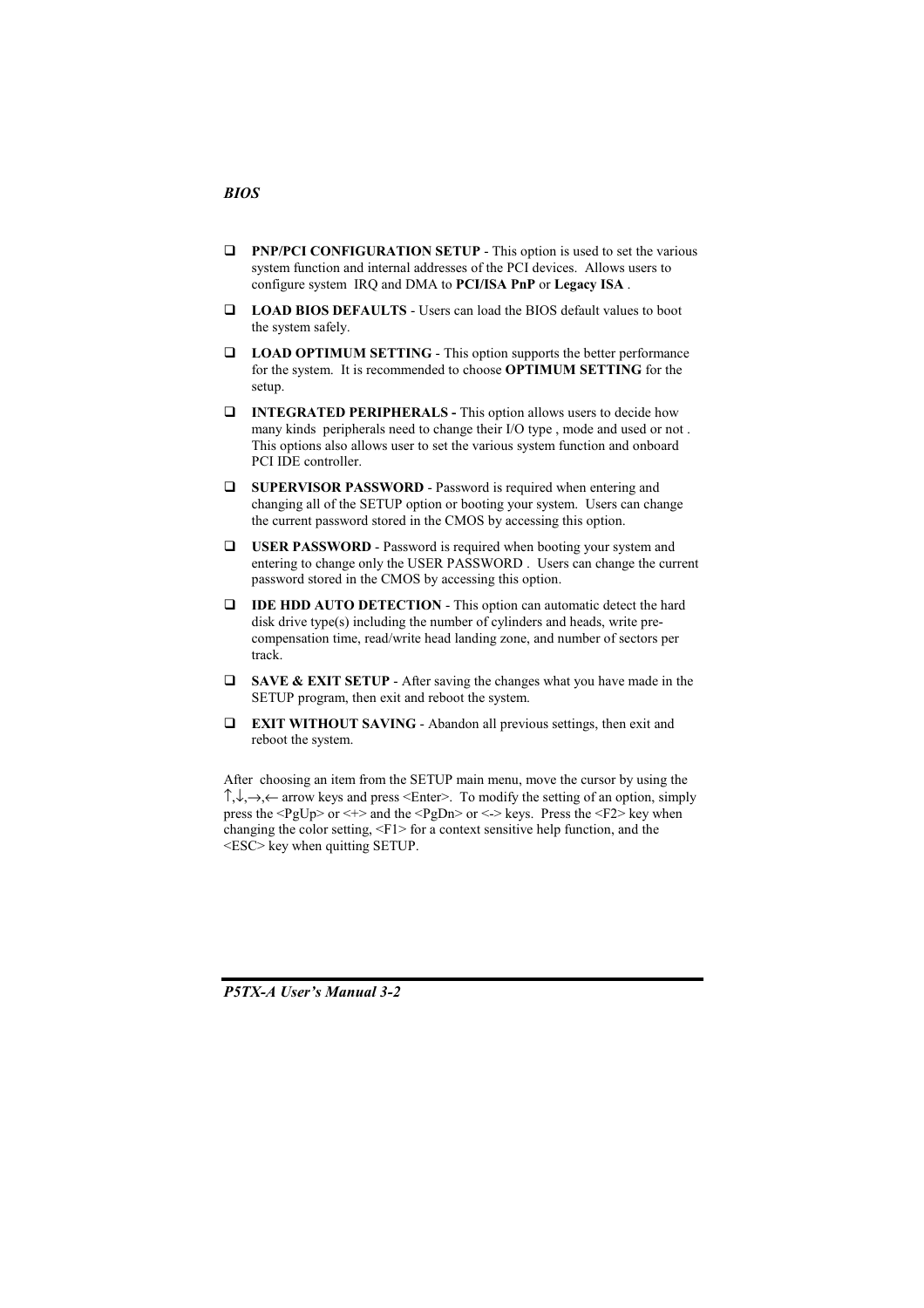#### **Standard CMOS Setup**

#### ROM PCI/ISA BIOS <P5TX-A00> STANDARD CMOS SETUP<br>AWARD SOFTWARE, INC

|    | (mm:dd:yy) : Thu, November 12 1996<br>Data<br>Time (hh:mm:ss) : 17 : 58 : 42 |                  |          |          |                          |                                                            |                               |                      |          |
|----|------------------------------------------------------------------------------|------------------|----------|----------|--------------------------|------------------------------------------------------------|-------------------------------|----------------------|----------|
|    | HARD DISKS                                                                   |                  |          |          |                          | TYPE SIZE CYLS HEAD PRECOMP LANDZ SECTOR MODE              |                               |                      |          |
|    | Primary Master : Auto                                                        |                  | $\Omega$ | $\Omega$ | $\Omega$                 | $\Omega$                                                   | $\Omega$                      | $\Omega$             | Auto     |
|    | Primary Slave : Auto                                                         |                  | $\circ$  | $\Omega$ | $\Omega$                 |                                                            | $0 \qquad \qquad$<br>$\Omega$ | $\Omega$             | Auto     |
|    | Secondary Master: Auto                                                       |                  | $\Omega$ | $\Omega$ |                          | $\Omega$                                                   | $\Omega$                      | $0 \qquad \qquad$    | $0$ Auto |
|    | Secondary Slave : Auto                                                       |                  | $\Omega$ | $\Omega$ | $\Omega$                 | $\Omega$                                                   | $\Omega$                      | $\Omega$             | Auto     |
|    |                                                                              |                  |          |          |                          |                                                            |                               |                      |          |
|    | Drive A                                                                      | : 1.44M, 3.5 in. |          |          |                          |                                                            |                               |                      |          |
|    | Drive B                                                                      | : None           |          |          |                          |                                                            |                               | Base Memory: 640K    |          |
|    | Floppy 3 Mode Support: Disabled                                              |                  |          |          |                          | Extended Memory: 7168K                                     |                               |                      |          |
|    | Video                                                                        | : EGA/VGA        |          |          |                          |                                                            |                               | Other Memory: 384K   |          |
|    | Halt On                                                                      | : All Errors     |          |          |                          |                                                            |                               |                      |          |
|    |                                                                              |                  |          |          |                          |                                                            |                               | Total Memory: 8192K  |          |
|    | Esc : Ouit                                                                   |                  |          |          |                          | $\uparrow \downarrow \rightarrow \leftarrow$ : Select Item |                               | $PU/PD/+/-$ : Modify |          |
| F1 | : Help                                                                       |                  |          |          | (Shift)F2 : Change Color |                                                            |                               |                      |          |

Figure 3 -2. Standard CMOS SETUP Screen

Date - Allows manual setting of the electronic calendar on the mainboard.

Time - Sets the system's internal clock which includes hour, minutes, and seconds.

Primary Master - Specifies the physical and electronic properties of the standard hard disk drives installed. Relevant specifications include the type, number of cylinders (CYLS), heads (HEAD), write pre-compensation time (PRECOMP), read/write head landing zone (LANDZ), number of sectors per track (SECTOR), and HDD mode (MODE). Selecting " $AUTO$ " in the hard disk type item avoids the necessity of loading the HDD specifications and the function of the IDE HDD Auto Detection option in the main menu. The system BIOS will automatically detect the hard drive installed on the system upon bootup.

Drive A:/B: - Specifies the capacity and format of the floppy drive installed in your system.

Floppy 3 Mode Support - If 3 mode floppy is installed, enable this item make floppy diskette only compatible to the Floppy Diskette Format of Japan Spec. : 1.2MB, 3.5inch. Otherwise, it is compatible to Floppy Diskette Format of IBM PC.

Video - Specifies the display adapter installed.

Halt On - Enables the system to halt on several conditions/options. The default value is set at "All Errors."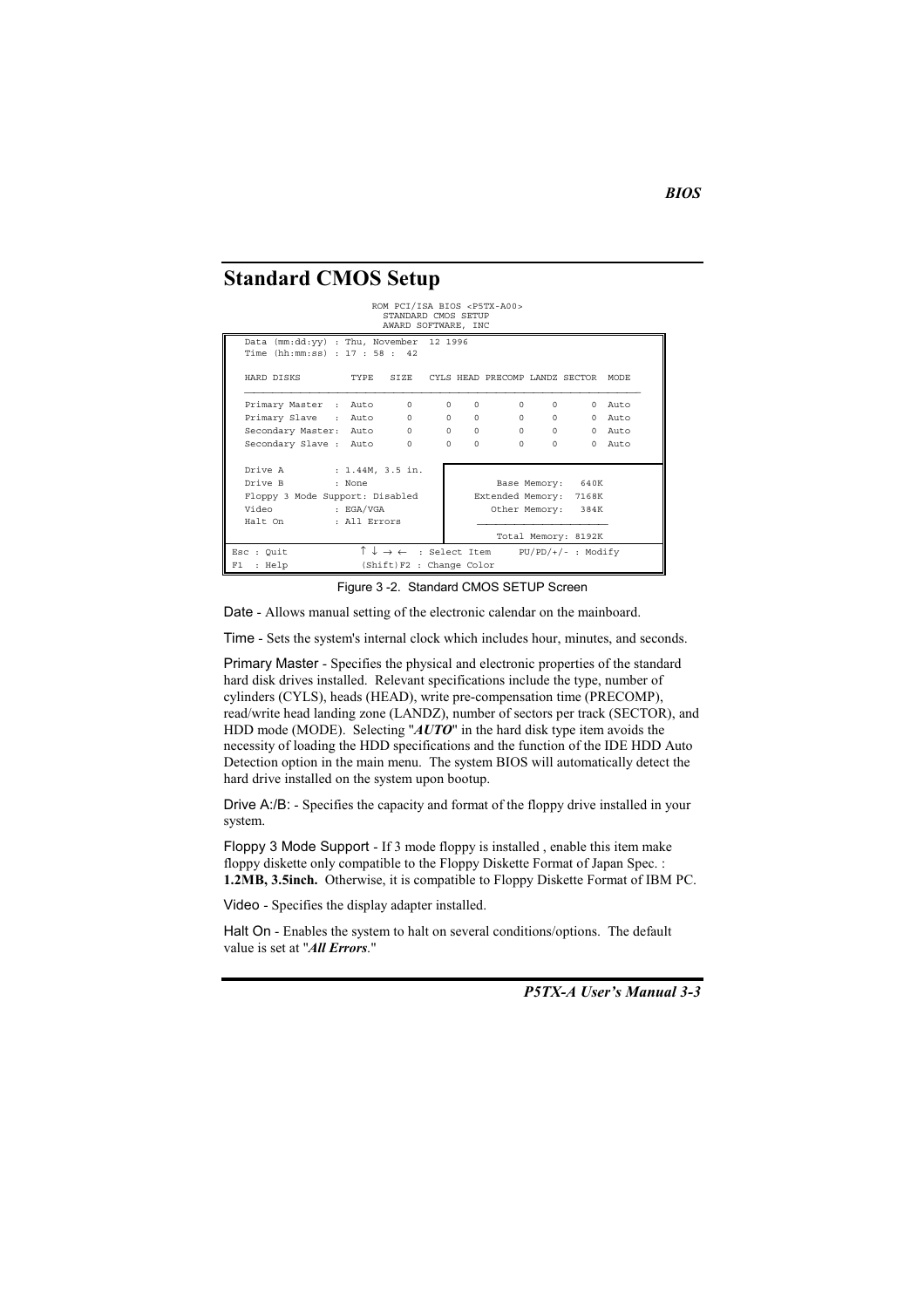Base/Extended/Other Memory - A small section in the lower right corner of the screen displays important information about your system which includes the base, extended, and other memory sizes. They are updated automatically by the SETUP program according to the status detected by the BIOS self-test. This section of the Standard CMOS SETUP screen is for viewing purpose only and manual modifications are not allowed.

# **BIOS Features Setup**

|                                           | BIOS FEATURES SETUP<br>AWARD SOFTWARE, INC. | ROM PCI/ISA BIOS <p5tx-a00></p5tx-a00>                                   |
|-------------------------------------------|---------------------------------------------|--------------------------------------------------------------------------|
| Virus Warning                             | : Disabled                                  | Video BIOS Shadow<br>: Enabled                                           |
| CPU Internal Cache                        | : Enabled                                   | : Disabled<br>C8000-CBFFF Shadow                                         |
| External Cache                            | : Enabled                                   | : Disabled<br>CC000-CFFFF Shadow                                         |
| Ouick Power On Self Test                  | : Enabled                                   | : Disabled<br>D0000-D3FFF Shadow                                         |
| Boot Sequence                             | : A, C, SCSI                                | : Disabled<br>D4000-D7FFF Shadow                                         |
| Swap Floppy Drive                         | : Disabled                                  | : Disabled<br>D8000-DBFFF Shadow                                         |
| Boot Up Floppy Seek                       | : Enabled                                   | : Disabled<br>DC000-DFFFF Shadow                                         |
| Boot Up NumLock Status                    | : On                                        |                                                                          |
| Boot Up System Speed                      | : High                                      |                                                                          |
| Typematic Rate Setting                    | : Disabled                                  |                                                                          |
| Typematic Rate <chars sec=""> : 6</chars> |                                             |                                                                          |
| Typematic Delay <msec></msec>             | : 250                                       |                                                                          |
| Security Option                           | : Setup                                     |                                                                          |
| PCI/VGA Palette Snoop                     | : Disabled                                  |                                                                          |
| OS Select For DRAM > 64MB                 | $:$ Non-0S2                                 | $\uparrow \downarrow \rightarrow \leftarrow$ : Select Item<br>ESC : Quit |
|                                           |                                             | $PU/PD/+/-$ : Modify<br>: Help<br>F1.                                    |
|                                           |                                             | (Shift) F2 : Color<br>F5<br>: Old Values                                 |
|                                           |                                             | F6<br>: Load BIOS<br>Defaults                                            |
|                                           |                                             | F7<br>: Load Optimum Setting                                             |

Figure 3 -3. BIOS Features Setup Screen

Virus Warning - Allows the virus warning feature for the hard disk boot sector to display a warning message and produce a beep sound whenever an attempt is made to write on the hard disk's boot sector. The default value for this option is "Disabled."

CPU Internal Cache -Enables the internal code/data cache of CPU when set to "Enabled" (default).

External Cache - Enables the on-board secondary cache when set to "Enabled" (default).

Quick Power On Self Test - Allows the power on self test to run at either a fast or a normal speed. The available options are:

• Enabled (default)

• Disabled

Boot Sequence - Selects the drive where the system would search for the operating system to run with. The available options are:

P5TX-A User's Manual 3-4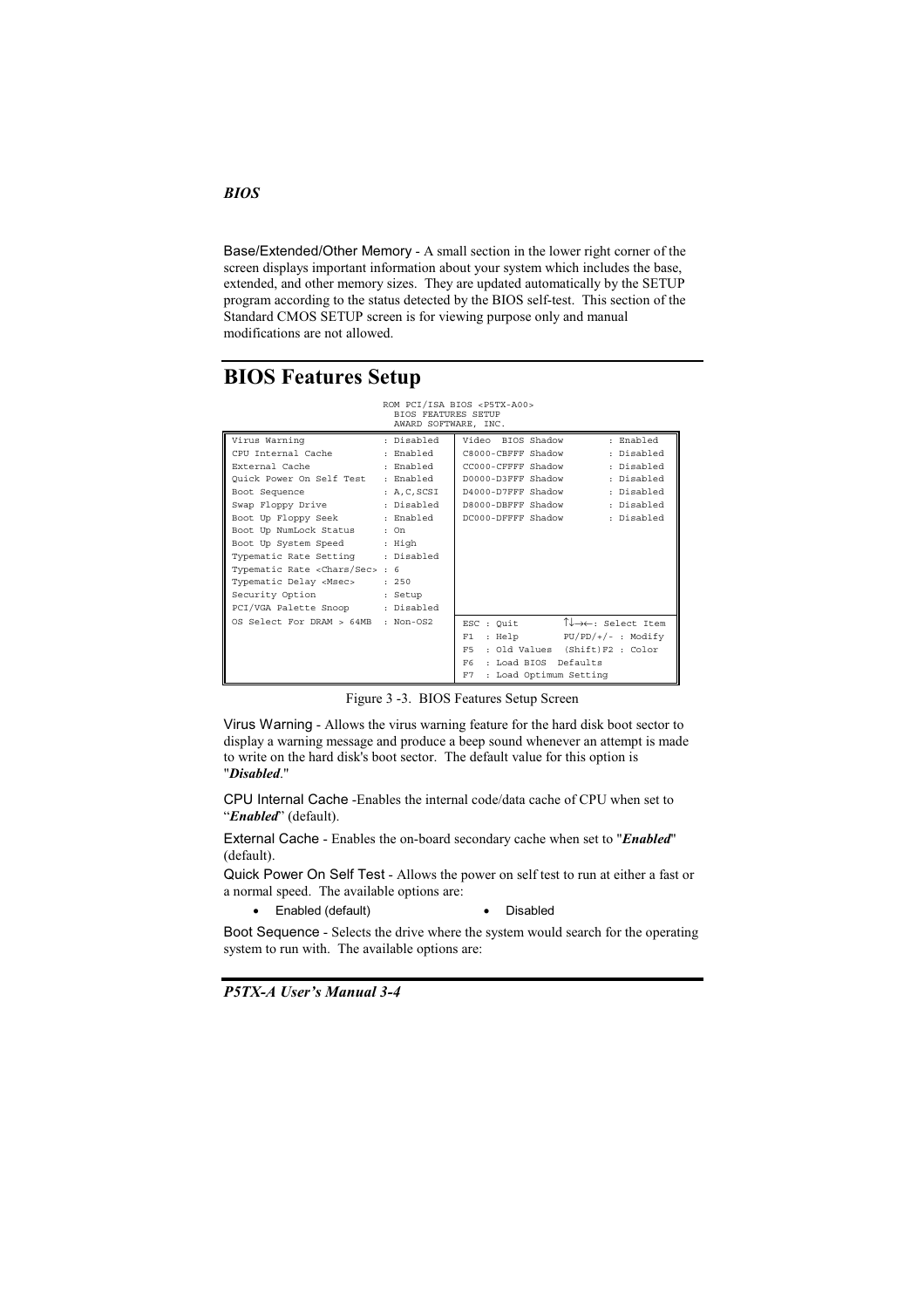- A,C, SCSI (default)  $\bullet$
- C,CDROM, A
- D. A. SCSI
- F.A.SCSI  $\bullet$

 $\bullet$ 

SCSI, C, A

- CDROM, C, A E,A,SCSI
- SCSI.A.C  $\bullet$

• C.A. SCSI

C Only  $\bullet$ 

Swap Floppy Drive - "Enabled" will effectively change the A: drive to B: and the B: to A: drive. "Disabled" (default) sets the floppy drives in their default states.

Boot Up Floppy Seek - Checks if the floppy drives installed on the system are correct or not. This option's operation usually occurs when the magnetic heads of the floppy drives produce a sound during power on self test. The available options are:

• Enabled (default)

• Disabled

Boot Up NumLock Status - Sets the <Num Lock> key to either on or off during system boot-up. The available options are:

On (default)  $\bullet$  Off

Boot Up System Speed - Sets the speed of the system during power on self test sequence. The available options are:

• High (default)  $\bullet$  Low

Typematic Rate Setting - Defines the setting of the keyboard's typematic rate. The available options are:

• Disabled (default) • Enabled

Typematic Rate <Chars/Sec> - Specifies the key repeat rate, in seconds, of keyboard characters. The available options are:

 $\bullet$  6 (default)

• 8/10/12/15/20/24/30

Typematic Delay <Msec> - Selects the delay, in milliseconds, before a key repeat. The available options are:

- $\bullet$  250 (default)
- $-500/750/1000$

P5TX-A User's Manual 3-5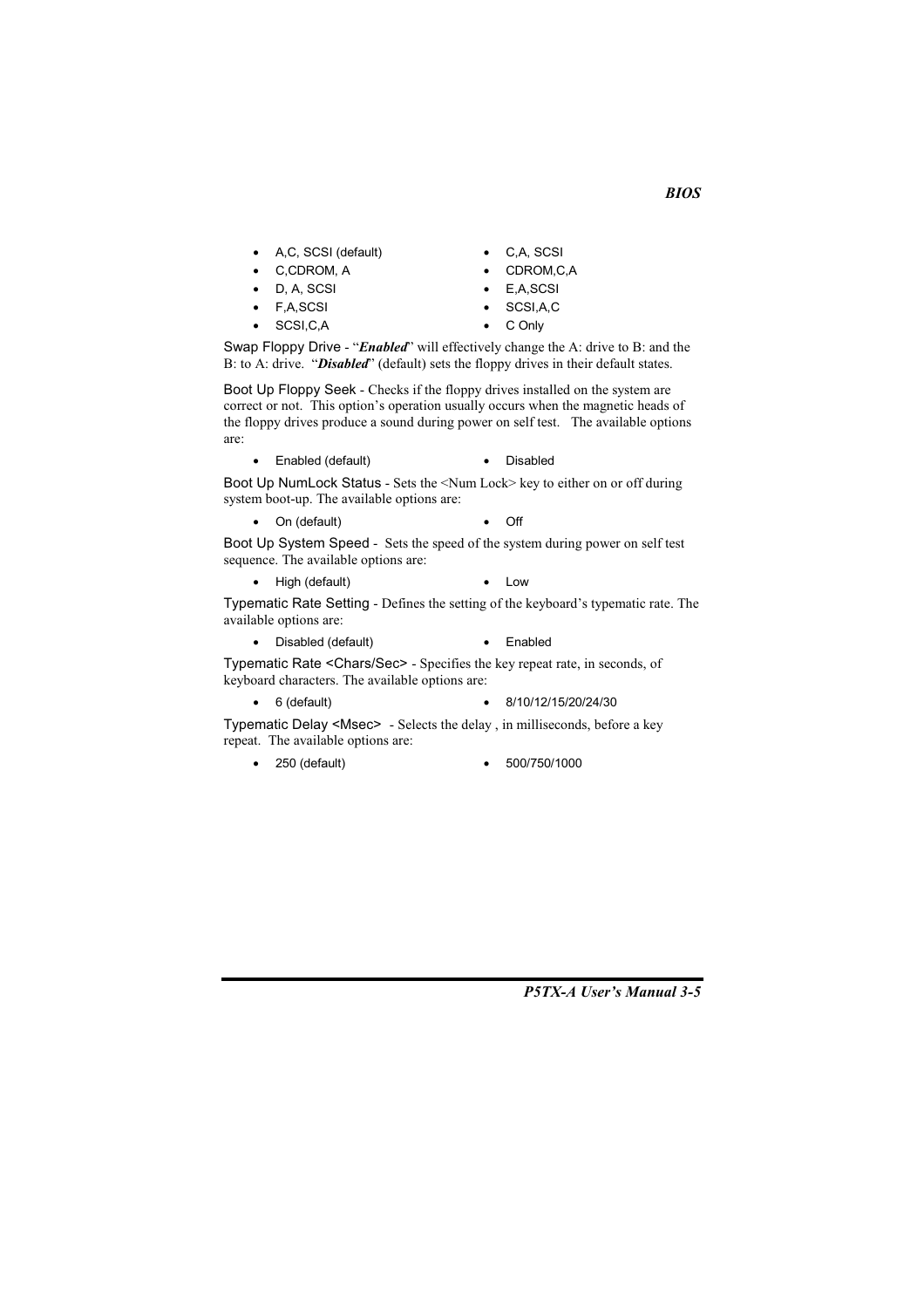Security Option - Determines whether the password will be asked for in every boot (System), or when entering into the SETUP program (Setup - default). Refer to the section entitled SUPERVISOR PASSWORD for the password setting procedure.

PCI/VGA Palette Snoop -Selects "Enabled" to solve the abnormal color in Windows while using ISA MPEG and PCI VGA card. The available options are:

• Disabled (default) • Enabled

OS Select For DRAM > 64MB - Selects the OS if DRAM > 64MB. The available options are:

• Non-OS2 (default)  $\bullet$  OS2

Video BIOS Shadow - Enables the system shadowing and achieve the best performance of the system. The available options are:

• Enabled (default) • Disabled

C8000-CBFFF, CC000-CFFFF, D0000-D3FFF, D4000-D7FFF, D8000-DBFFF, DC000-DFFFF Shadow - If you have a shadowing of the BIOS at any of the above segments, you may set the appropriate memory cacheable function to "Enabled". Otherwise, select "Disabled" (default).

# **Chipset Features Setup**

# áROM PCI/ISA BIOS <P5TX-A00><br>CHIPSET FEATURES SETUP<br>AWARD SOFTWARE, INC.

|                                             | $r$ <i>infille</i> borring, $r$ inc. |                                                                          |
|---------------------------------------------|--------------------------------------|--------------------------------------------------------------------------|
| Auto Configuration                          | : Enabled                            | : Disabled<br>PCI Passive Release                                        |
| DRAM Timing                                 | : 60ns                               | PCI Delayed Transaction : Enabled                                        |
|                                             |                                      | Chip NA# Asserted : Enabled                                              |
| DRAM Leadoff Timing                         | : 10/6/3                             | Mem. Drive Str. <ma ras=""> : Auto</ma>                                  |
| DRAM Read Burst <edo fp=""></edo>           | : x222/x333                          |                                                                          |
| DRAM Write Burst Timing                     | $\pm x222$                           |                                                                          |
| Fast EDO Lead Off                           | : Enabled                            |                                                                          |
| Refresh RAS# Assertion                      | : 4 Clks                             |                                                                          |
| Fast RAS To CAS Delay : 3                   |                                      |                                                                          |
| DRAM Page Idle Timer : 2 Clks               |                                      |                                                                          |
| DRAM Enhanced Paging                        | : Enabled                            |                                                                          |
| Fast MA to RAS# Dealy : 1 Clks              |                                      |                                                                          |
| SDRAM <cas lat="" ras-to-cas="">: 3/2</cas> |                                      |                                                                          |
| SDRAM Speculative Read                      | : Disabled                           |                                                                          |
| Speculative Lead Off                        | : Enabled                            |                                                                          |
| System BIOS Cacheable                       | : Enabled                            | $\uparrow \downarrow \rightarrow \leftarrow$ : Select Item<br>ESC : Quit |
| Video BIOS Cacheable                        | : Enabled                            | : Help $PU/PD/*/-$ : Modify<br>F1                                        |
| 8 Bit I/O Recovery Time                     | : 1                                  | : Old Values (Shift)F2 : Color<br>F5.                                    |
| 16 Bit I/O Recovery Time                    | $\cdot$ 1                            | F6.<br>: Load BIOS Defaults                                              |
| Memory Hole At 15M-16M                      | : Disabled                           | : Load Optimum Setting<br>F7                                             |

Figure 3 -4. Chipset Features Setup Screen

P5TX-A User's Manual 3-6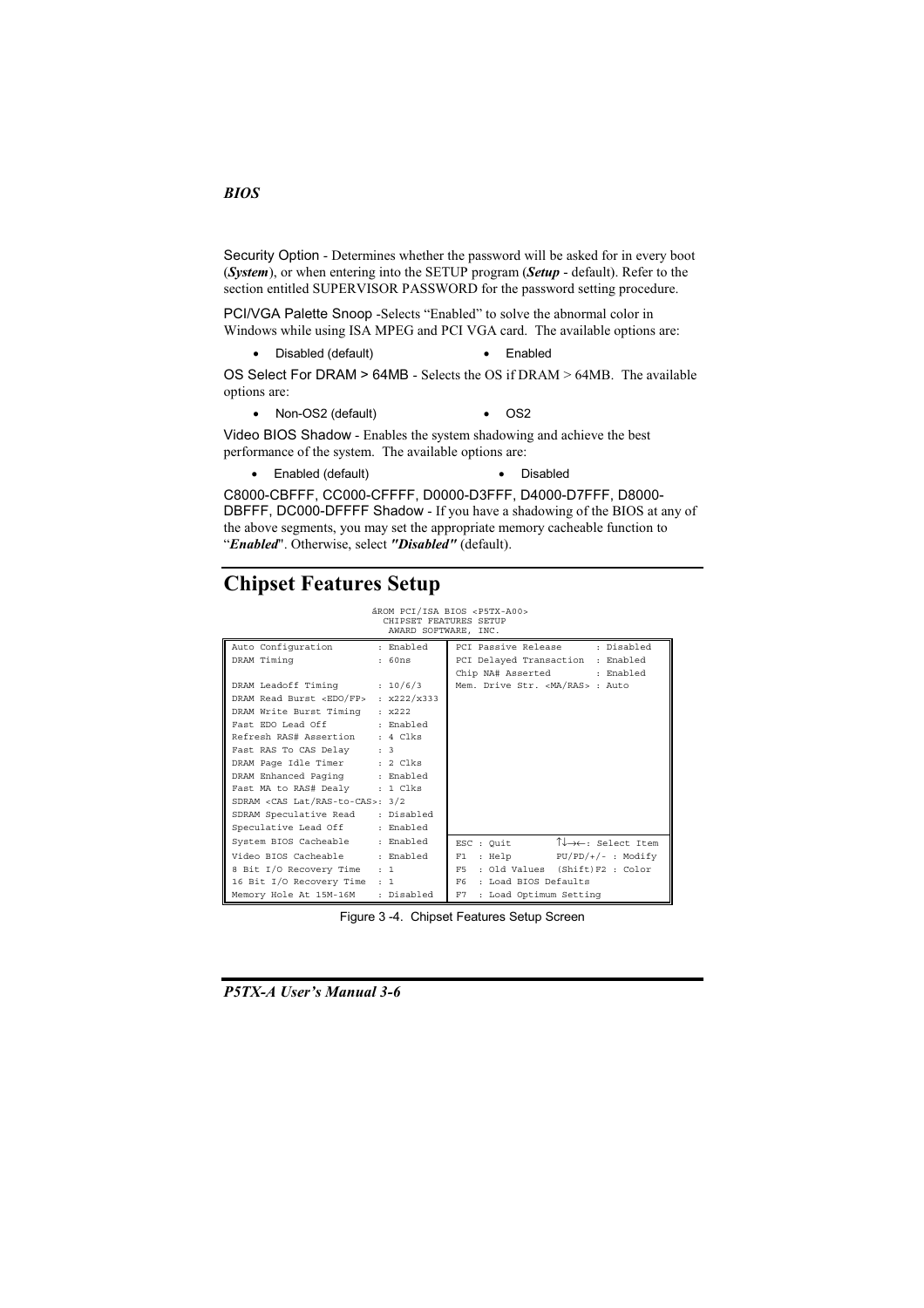Auto Configuration - Loads the default values, if "Enabled" (default), for the following DRAM and cache options. Otherwise, "*Disabled*" allows you to program each option as required.

• Enabled (default)

• Disabled



The following items are controlled by Auto Configuration when users select "Enabled". For this reason, their default values will be changed by the speed of CPU. These items are :

"DRAM Leadoff Timing", "DRAM Read Burst <EDO/FP>", "DRAM Write Burst<br>"DRAM Leadoff Timing", "DRAM Read Burst <EDO/FP>", "DRAM Write Burst<br>Timing", "Fast EDO Lead Off" and "Refresh RAS# Assertion" .

DRAM Timing - Configures the DRAM read/write timing for the maximum performance. The available options are:

• 60ns (default)  $\bullet$  70ns

DRAM Leadoff Timing - Determines the leadoff time for R/W to the Cache. The available options (R/W/RAS# Precharge) are:

| $\bullet$ | 10/6/3 (default) |  | • $11/7/4$ $\sqrt{x}$ |
|-----------|------------------|--|-----------------------|
|           | $\bullet$ 10/6/4 |  | $\bullet$ 11/7/3      |

DRAM Read Burst <EDO/FP> - Determines the timing for burst read to the cache. If your DRAM type is EDO DRAM, we suggest you select x222 (EDO) timing to get a better performance. The available options are:

- $\bullet$  x222/ x333 (default) •  $x333/x444 x$
- $\bullet$  x444/ x444

DRAM Write Burst Timing - Determines the timing for burst write to the cache. If your DRAM type is EDO DRAM, we suggest you select x222 (EDO) timing to get a better performance. The available options are:

- x222 (default) •  $x333x$
- x444

The default values for Cyrix CPUs such as M2 and P200+ running at 75MHz ☆: bus speed

Fast EDO Lead Off - Pulls in one host clock for all read leadoff latencies for EDO DRAMs if this option is set as enabled. This option has to be disabled if any of the DRAM rows is populated with FPM DRAMS. The available options are:

• Enabled (default) · Disabled

Refresh RAS# Assertion -Determines the number of clocks RAS# is asserted for Refresh cycles. The available options are:

4 Clks (default)  $-5$  Clks

Fast RAS To CAS Delay - Selects the RAS-to-CAS delay time for DRAM access. The available options are:

 $\bullet$  3 (default)

 $\bullet$  2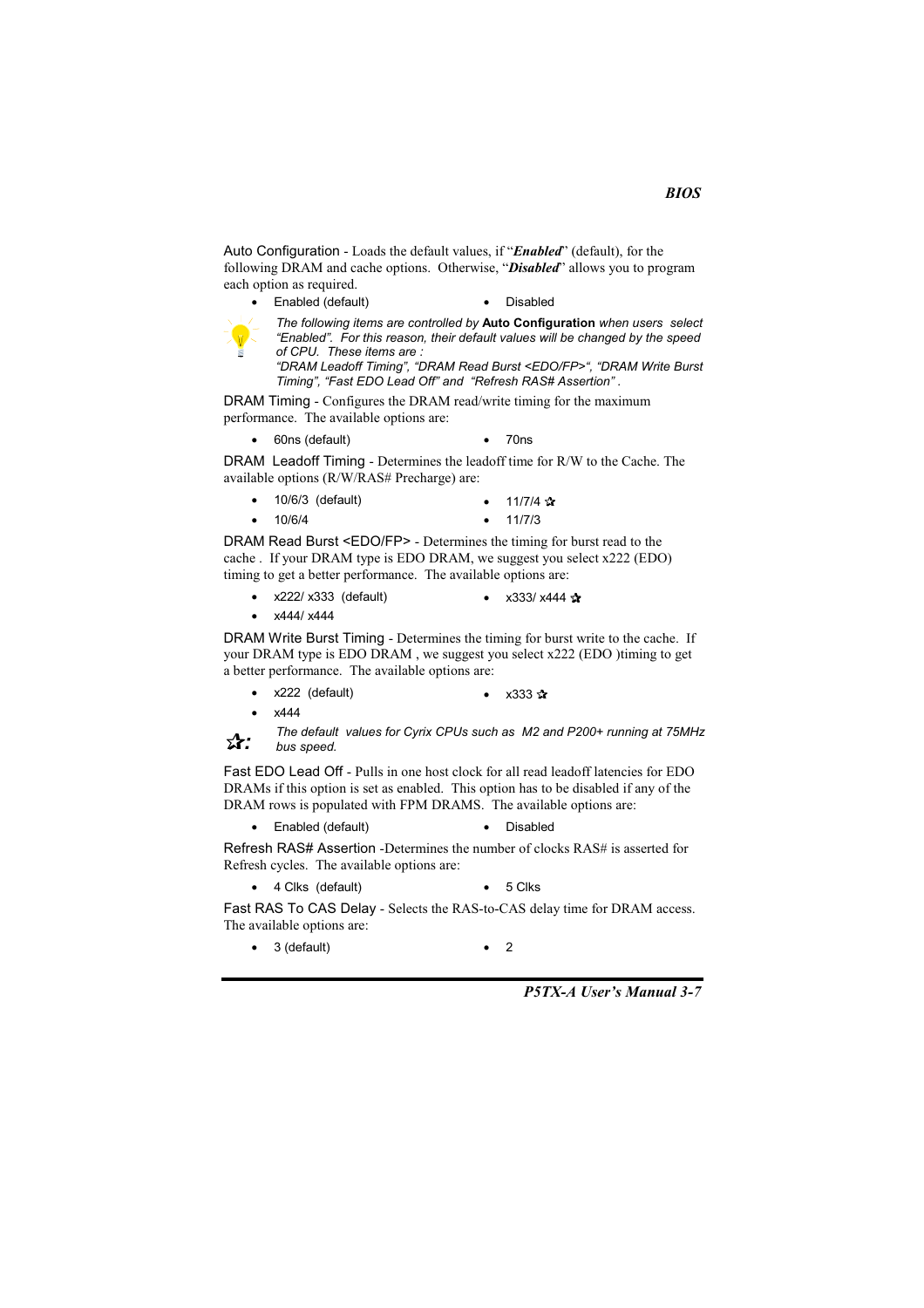DRAM Page Idle Timer - Determines the amount of time in host clocks the MTXC DRAM controller will wait to close a DRAM page after the CPU become ide. The available options are:

• 2 Clks(default)  $-4/6/8$  Clks

DRAM Enhanced Paging - The memory controller will keep the page open until a page/row miss if this option is set to disabled. It should be enabled for normal operation. The available options are:

• Enabled (default) • Disabled

Fast MA to RAS# Delay - Selects the option for DRAM access. The available options are:

• 1 Clk (default)  $\bullet$  2 Clks

SDRAM (CAS Lat/RAS-to-CAS) - Configs the SDARM CAS latency time / RAS to CAS delay. The available options are:

3/2 (default)

" SDRAM (CAS Lat /RAS-to-CAS) " will be shown only when users plug the SDRAM Module.

•  $3/3 \sqrt{x}$ 

The default values for Cyrix CPUs such as M2 and P200+ running at 75MHz ☆: bus speed.

SDRAM Speculative Read - If this option is set as enabled, the SDRAM read will pull in one host clock for all read leadoff latencies. The available options are:

• Disabled (default) • Enabled

Speculative Lead Off - If this option is set as enabled, the DRAM controller read request is presented before the final memory target has been decoded to memory controller. The available options are:

• Enabled (default) • Disabled

System BIOS Cacheable - Allows caching of the different segments where there is system BIOS shadowing. The available options are:

• Enabled (default) • Disabled

Video BIOS Cacheable - Allows caching of the different segments where there is video BIOS shadowing. The available options are:

• Enabled (default) • Disabled

8 Bit I/O Recovery Time - Defines the 8-bit I/O recovery time with one of the following system clock options. The available options are:

 $\bullet$  1 (default)

 $\bullet$  2/3/4/5/6/7/8/NA

**P5TX-A User's Manual 3-8**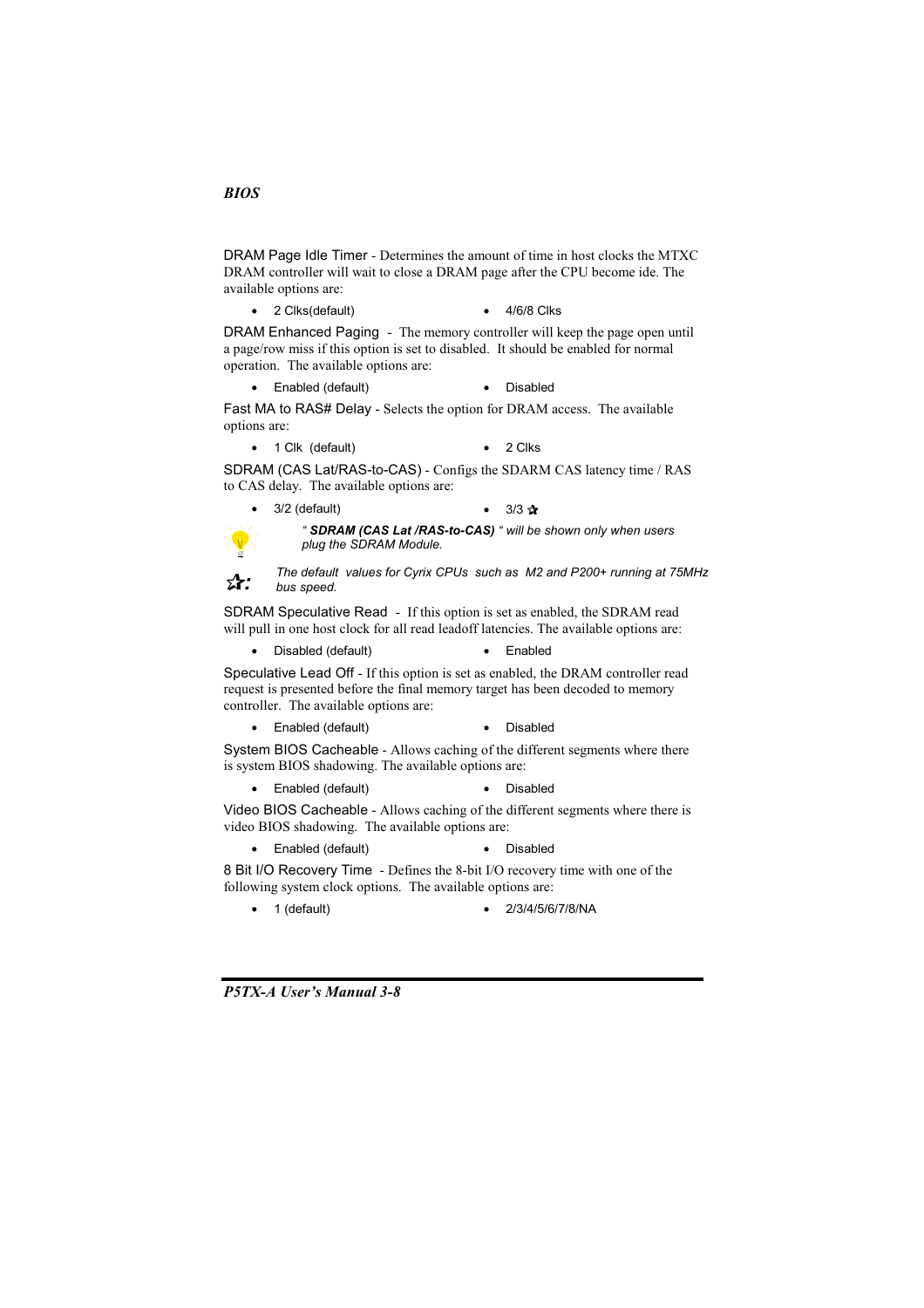16 Bit I/O Recovery Time- Defines the 16-bit I/O recovery time with one of the following system clock options. The available options are:

 $\bullet$  1 (default)  $-2/3/4/NA$ 

Memory Hole At 15M-16M - Enables this option to reserve the certain space in memory for ISA cards. The available options are:

• Disabled (default)  $\bullet$  Fnabled

PCI Passive Release - Enables or disables the passive release mechanism encoded on the PHOLD# signal when "PCI to ISA/IDE Xecelerator" is a PCI master. The available options are:

• Disabled (default) • Enabled

PCI Delayed Transaction - Enables or Disables the delayed transaction mechanism when the "PCI to ISA/IDE Xecelerator" is the target of a PCI transaction. The available options are:

• Enabled (default) • Disabled

Chip NA# Assertec - Enables or Disables the memory controller to assert NA# pin. The available options are:

- Enabled (default)  $\bullet$ • Disabled  $\mathbf{\hat{x}}$
- The default values for Cyrix CPUs such as M2 and P200+ running at 75MHz ☆: bus speed.

Mem. Drive Str. <MA / RAS> - Controls the strength of the output buffers driving the MA, SRASx#, SCASx#, MWEx# and CKEx pins. The available options are:

- Auto (default)  $\bullet$ 
	- 10mA/16mA

 $\bullet$ 

- 10mA/10mA
- 16mA/10mA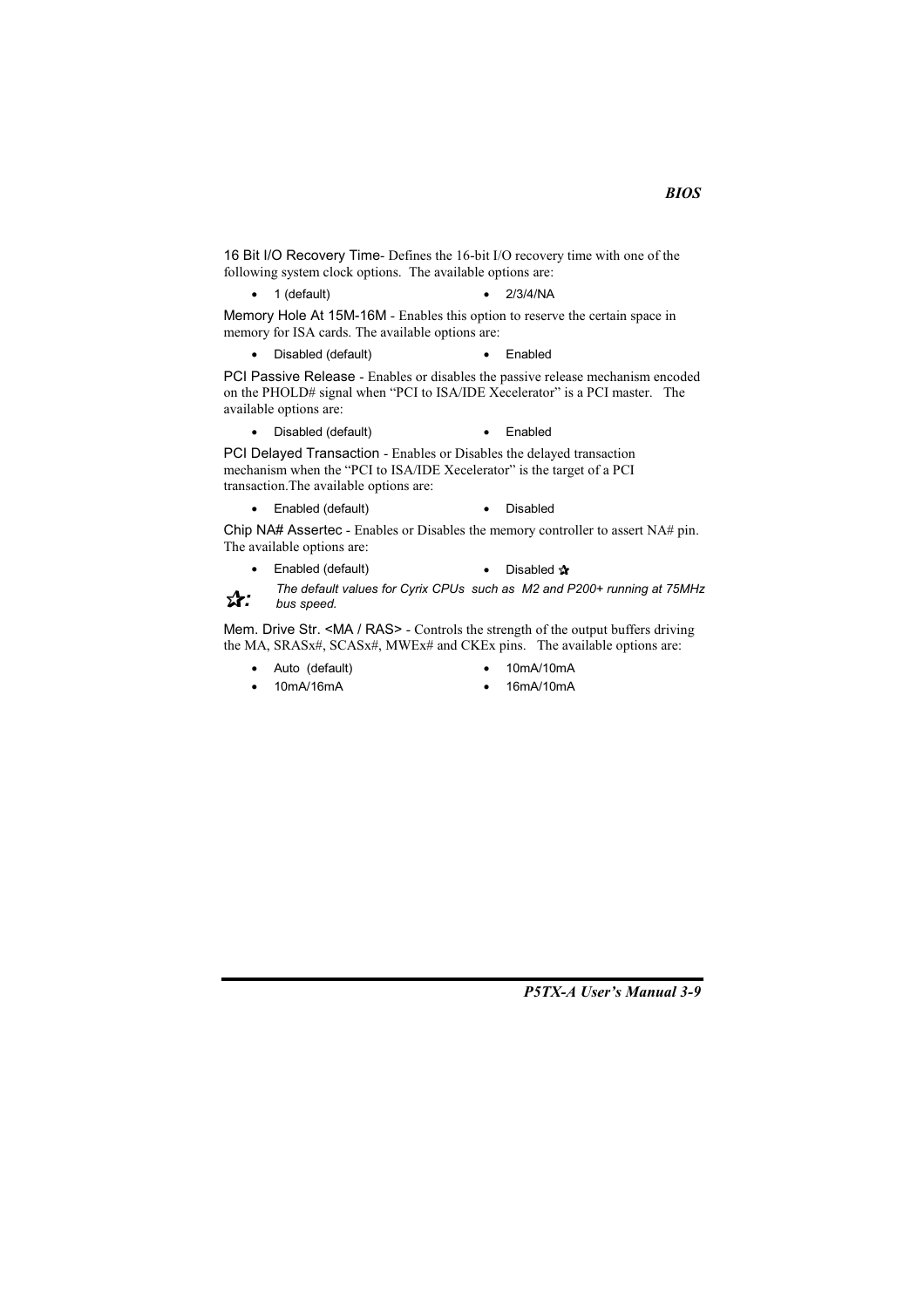**Power Management Setup** 

|                                                                                                                                                                                                                                                                                  | Power MANAGEMENT SETUP<br>AWARD SOFTWARE, INC. | ROM PCI/ISA BIOS <p5tx-a00></p5tx-a00>                                                                                                                                                                                                |
|----------------------------------------------------------------------------------------------------------------------------------------------------------------------------------------------------------------------------------------------------------------------------------|------------------------------------------------|---------------------------------------------------------------------------------------------------------------------------------------------------------------------------------------------------------------------------------------|
| Power Management<br>PM Control by APM<br>Video Off Method : DPMS<br>Video Off After                                                                                                                                                                                              | : Disabled<br>: Yes<br>: Suspend               | ** Reload Global Timer Events **<br>IRO[3-7,9-15],NMI<br>: Enabled<br>Primary IDE 0 : Disabled<br>Primary IDE 1 : Disabled<br>Secondary IDE 0 : Disabled                                                                              |
| Doze Mode<br>Standby Mode<br>Suspend Mode : Disabled<br>HDD Power Down : Disabled<br>Throttle Duty Cycle : 62.5%<br>ZZ Active in Suspend : Disabled<br>VGA Active Monitor : Enabled<br>Power Button Override : Enabled<br>CPUFAN Off In Suspend : Enabled<br>** Break Event From | : Disabled<br>: Disabled<br>Suspend **         | Secondary IDE 1 : Disabled<br>Floppy Disk : Disabled<br>Serial Port : Disabled<br>: Disabled<br>Parallel Port                                                                                                                         |
| IRQ 8 Clock Event : Disabled<br>Ring Indication Event : Enabled                                                                                                                                                                                                                  |                                                | $\uparrow \downarrow \rightarrow \leftarrow$ : Select Item<br>ESC : Quit<br>$PU/PD/+/-$ : Modify<br>: Help<br>F1<br>: Old Values (Shift) F2 : Color<br>F <sub>5</sub><br>F6 -<br>: Load BIOS Defaults<br>F7<br>: Load Optimum Setting |

Figure 3-5. Power Management Setup Screen

Power Management - Allows user determine how often the Power Saving activing . The available options are:

- - 47-
- Max Saving
- Min Savi ng **began below that the Second Contract Contract Contract Contract Contract Contract Contract Contract Contra**
- 

PM Control by APM - Sets the power management (PM) control by the APM. The available options are:

• Yes (default) • No

Video Off Method - Sets the video power green method . The available options are:

- 9-&82:;5
	-
- Blank Screen
- 

Video Off After - Turns off screen after selected standby or suspend mode. The available options are:

- Suspend (default) Standby
- Doze N/A
- -

Doze Mode - Sets the time interval after system inactivity when the system enters DOZE mode. The available options are:

- - •
- 1/2/4/6/8/12/20/30/40 Min
- 1 Hour

Standby Mode -Sets the timer interval after system inactivity when the system enters STANDBY mode. The available options are:

P5TX-A User's Manual 3-10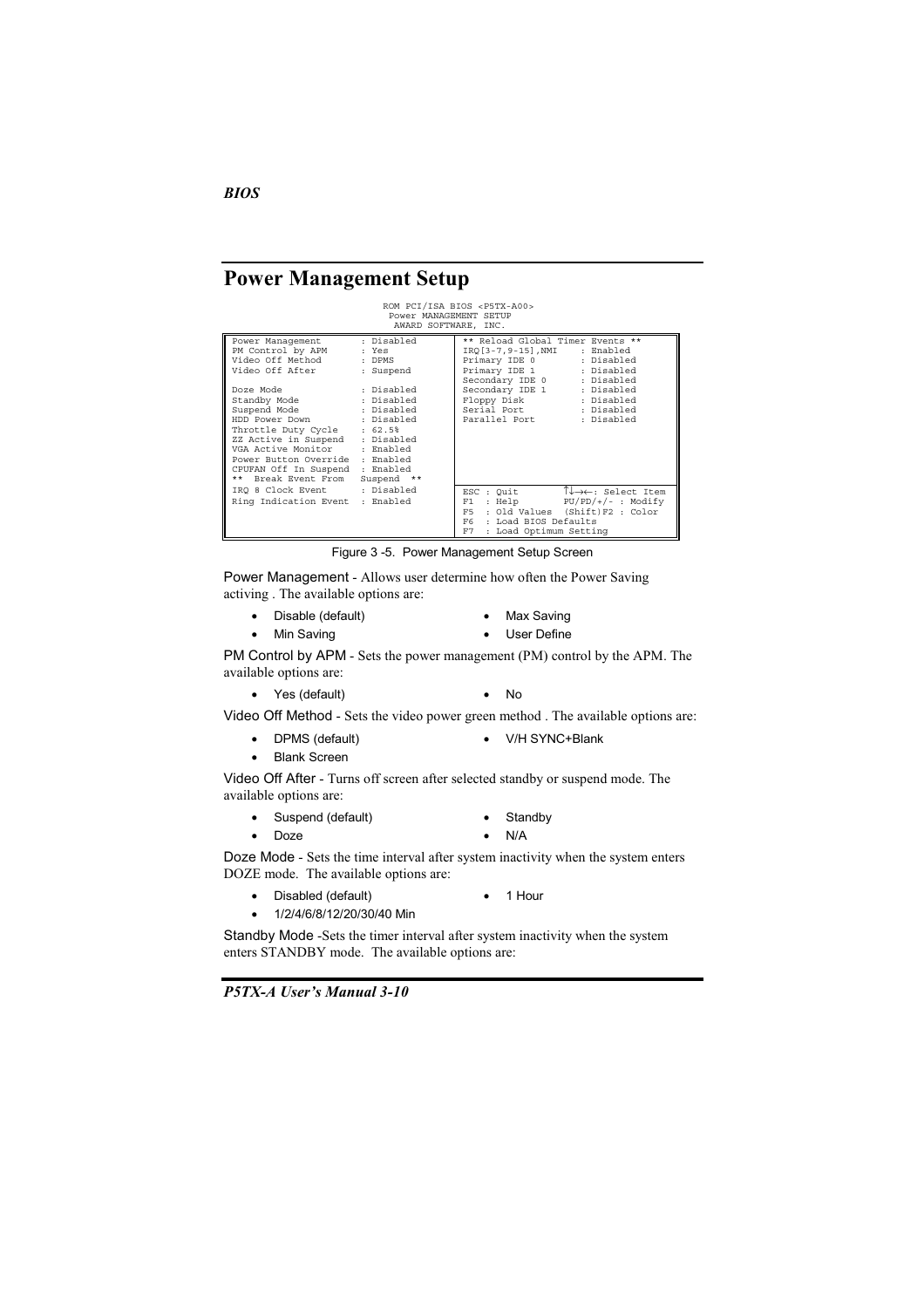Disabled (default)  $\bullet$  1 Hour 1/2/4/6/8/12/20/30/40 Min

Suspend Mode -Sets the time interval after system inactivity when the system enters SUSPEND mode. The available options are:

• Disabled (default) 1 Hour

1/2/4/6/8/12/20/30/40 Min

HDD Power Down - Sets the time interval to power down HDD. The available options are:

• Disabled (default)  $\bullet$  1...15 Min

Throttle Duty Cycle - Selects the percentage of time the STPCLK# signal is asserted which the throttle mode. The available options are:

 $\bullet$  62.5% (default)  $\bullet$  50.0%.37.5%, 25.0%, 12.5%. 87.5%, 75.0%

ZZ Active in Suspend - Determines whether to assert the ZZ signal while in suspend mode or not. The available options are:

• Disabled (default) • Enabled

VGA Active Monitor - Determines whether to reload burst timer while PCI accesses to VGA I/O addresses or the A and B segment video memory ranges or not. The available options are:

Enabled (default)  $\bullet$ 

• Disabled

Power Button Override - Sets power button override function. It needs to press power button for over 4 seconds to power off a system if this option is set as enabled. The available options are:

• Enabled (default) • Disabled

CPU FANOff In Suspend - Turns off CPU fan while in suspend mode. The available options are:

• Enabled (default) • Disabled

#### Break Event From Suspend - Sets the resume event to "Enabled" or "Disabled" while system enters the suspend mode.

IRQ 8 Clock Event - The available options are:

• Disabled (default)  $\bullet$  Enabled

Ring Indication Event - The available options are:

• Enabled (default) · Disabled

P5TX-A User's Manual 3-11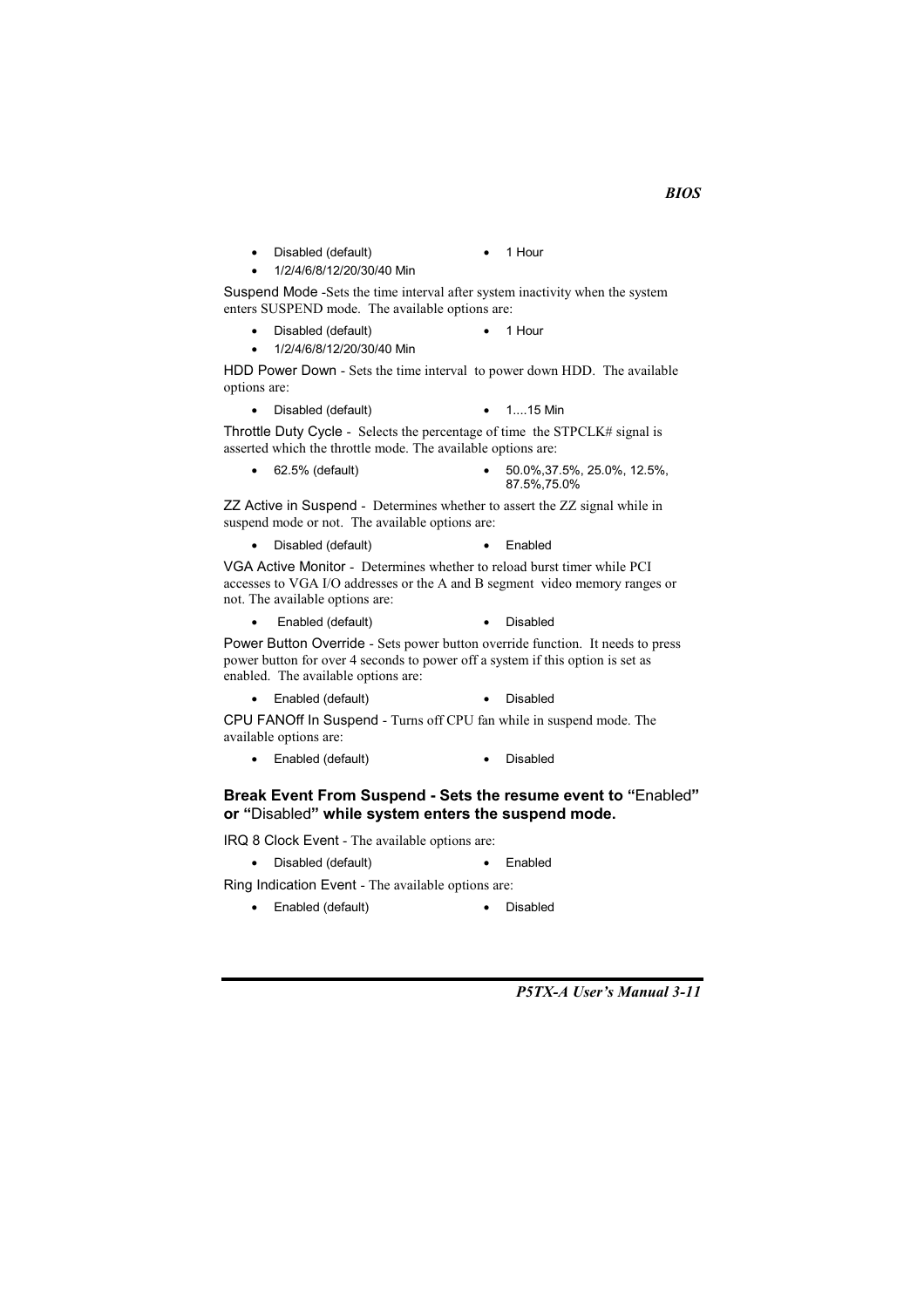#### Reload Global Time Events - Sets the wake up event to "Enabled" or "Disabled" while system enters standby mode.

 $IRQ[3-7, 9-15]$ , NMI - The available options are: • Enabled (default) · Disabled

Primary IDE  $0/1$  - The available options are:

• - •

Secondary IDE 0 / 1 - The available options are:

• - •

- Floppy Disk The available options are:
- - •

Serial Port - The available options are:

• - •

Parallel Port - The available options are:

- - •
- 

# **PNP/PCI CONFIGURATION Setup**

ROM PCI/ISA BIOS <P5TX-A00><br>PNP/PCI CONFIGURATION<br>AWARD SOFTWARE, INC.

|                                                                         | AWARD SUFIWARE, INC.         |                                                                                                                                                                                                                        |
|-------------------------------------------------------------------------|------------------------------|------------------------------------------------------------------------------------------------------------------------------------------------------------------------------------------------------------------------|
| PNP OS Installed<br>Resources Controlled By<br>Reset Configuration Data | : No<br>: Auto<br>: Disabled | : PCI-AUTO<br>PCI IDE IRO Map To<br>Primary IDE INT#<br>: A<br>Secondary IDE INT#<br>: B                                                                                                                               |
|                                                                         |                              | $\uparrow \downarrow \rightarrow \leftarrow$ : Select Item<br>ESC : Ouit<br>PU/PD/+/- : Modify<br>: Help<br>F1<br>: Old Values (Shift)F2 : Color<br>F5.<br>F6.<br>: Load BIOS Defaults<br>F7<br>: Load Optimum Setting |

Figure 3 -6. PNP/PCI CONFIGURATION SETUP Screen

PNP OS Installed - Tells if PnP OS is installed. The available options are:

• No (default) • Yes

Resources Controlled By - Allows user what kind IRQs assignment to be used. "Manual" or "Automatic" definition. The available options are:

Auto (default) **•** Manual

P5TX-A User's Manual 3-12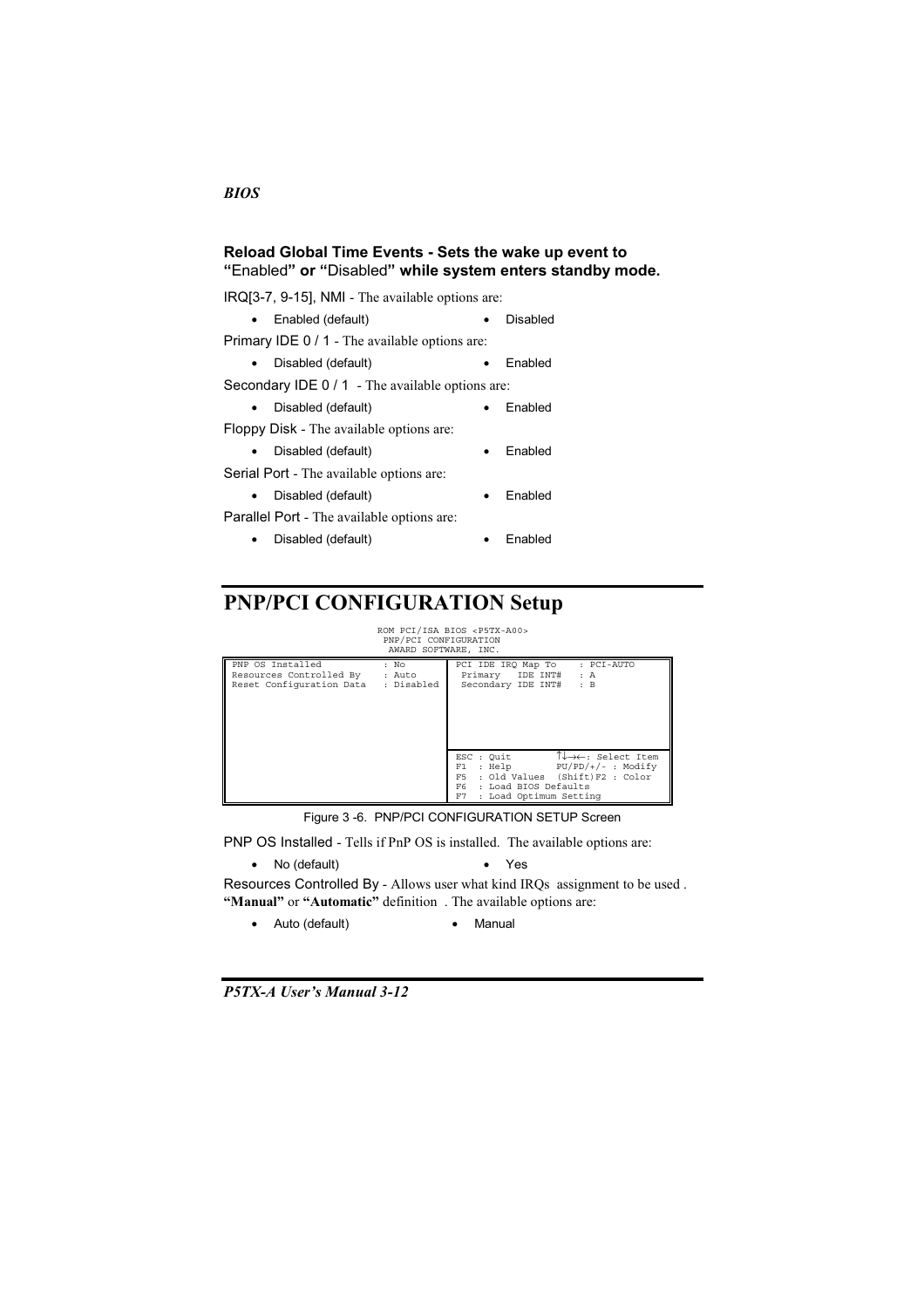

The default of "Resources Controlled By" is Auto. If users set Manual option for the setting," IRQ-3 / IRQ-4 / IRQ-5 / IRQ-7 / IRQ-9 / IRQ-10 / IRQ-11 / IRQ-12 / IRQ-14 / IRQ-15 / DMA-0 / DMA-1 / DMA-3 / DMA-5 / DMA-6 / DMA-7 assigned to" options below will be shown on the screen.

Reset Configuration Data - To clear the ESCD data which is stored in flash ROM, please set "Enable". This is a one shot switch. After clearing the ESCD, the BIOS will change the value back to "Disabled". The available options are:

Disabled (default) • Enabled

PCI IDE IRQ Map To - Most of PCI IDE cards are non-PCI compliant. Defines the IRQ Routing to make them work properly. The available options are:

- PCI-AUTO (default)
- **ISA** PCI-SLOT2
- PCI-SLOT1 PCI-SLOT3
- PCI-SLOT4
- 
- 

If user sets this option to "ISA", both the "Priminary IDE INT#" and "Secondary IDE INT#" options below will not be shown on the screen.

Primary IDE INT# - Selects a PCI interrupt pin which will be used by the primary channel of a PCI IDE card. The available options are:

A (default)  $R/C/D$ 

Secondary IDE INT# - Selects a PCI interrupt pin which will be used by the secondary channel of a PCI IDE card. The available options are:

 $\bullet$  B (default)  $\bullet$  A/C/D

## **Load BIOS Defaults**

In the event of a loss in memory on the configuration SETUP, the user can restore the information on the BIOS by loading its default values. Loading the BIOS defaults provides safety booting of the system.

## **Load Optimum Setting**

Optimum Setting is considered default values with which the system will be enabled to perform better. This is due to the enabling of some options within the SETUP program. However, if problems are encountered after loading Optimum Setting, reboot the system and load the BIOS defaults instead.

P5TX-A User's Manual 3-13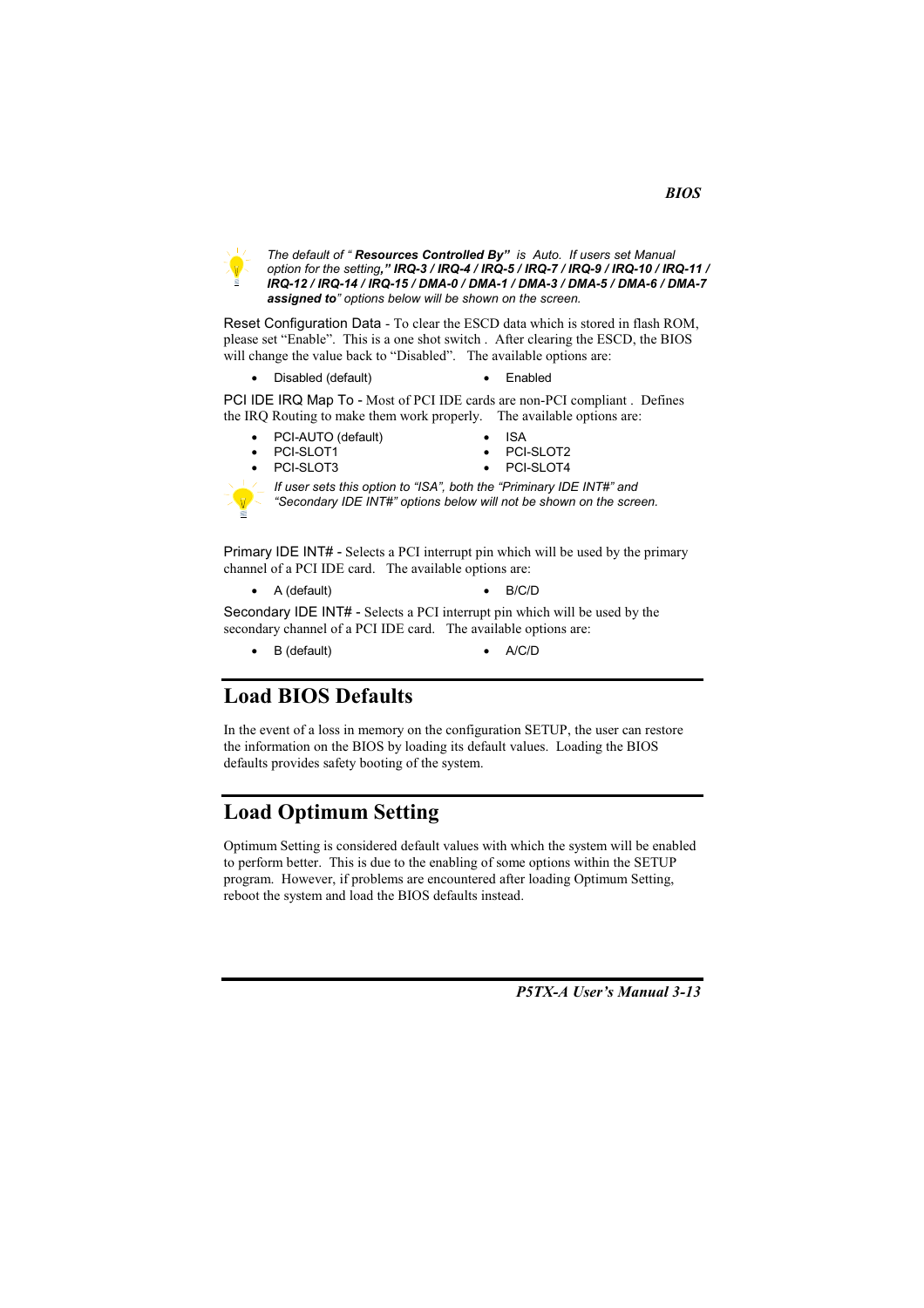## **INTEGRATED PERIPHERALS**

# ROM PCI/ISA BIOS <P5TX-A00><br>INTEGRATED PERIPHERALS<br>AWARD SOFTWARE, INC.

| TDE HDD Block Mode : Enabled        |            |      | Onboard Parallel Mode  | : SPP                                                      |
|-------------------------------------|------------|------|------------------------|------------------------------------------------------------|
| IDE Primary Master PIO              | : Auto     |      |                        |                                                            |
| IDE Primary Slave PIO               | : Auto     |      |                        |                                                            |
| IDE Secondary Master PIO : Auto     |            |      |                        |                                                            |
| IDE Secondary Slave PIO : Auto      |            |      |                        |                                                            |
| IDE Primary Master UDMA : Auto      |            |      |                        |                                                            |
| IDE Primary Slave UDMA              | : Auto     |      |                        |                                                            |
| IDE Secondary Master UDMA : Auto    |            |      |                        |                                                            |
| IDE Secondary Slave UDMA : Auto     |            |      |                        |                                                            |
| On-Chip Primary PCI IDE : Enabled   |            |      |                        |                                                            |
| On-Chip Secondary PCI IDE : Enabled |            |      |                        |                                                            |
| USB Keyboard Support                | : Disabled |      |                        |                                                            |
|                                     |            |      |                        |                                                            |
| Onboard FDD Controller : Enalbed    |            |      |                        |                                                            |
| Onboard Serial Port 1               | $:$ Auto   |      |                        |                                                            |
| Onboard Serial Port 2               | : Auto     |      | ESC : Ouit             | $\uparrow \downarrow \rightarrow \leftarrow$ : Select Item |
| UART 2 Mode                         | : Standard | F1   | : Help                 | $PU/PD/+/-$ : Modify                                       |
|                                     |            | F5.  |                        | : Old Values (Shift)F2 : Color                             |
|                                     |            | F6 - | : Load BIOS Defaults   |                                                            |
| Onboard Parallel Port               | : 378/IRO7 | F7   | : Load Optimum Setting |                                                            |

Figure 3 -7. Integrated Peripherals SETUP Screen

IDE HDD Block Mode - Determines whether block transfer mode want to use or not. The available options are:

• Enabled (default) • Disabled

IDE Primary/Secondary Master/ Slave PIO - Sets the advanced hard disk PIO transfer mode which effects your hard disk transfer rate. The program will auto detect the mode of this option you select "Auto". Otherwise, you must set this option by yourself. The available options are:

| $\bullet$ | Auto (default) |  | $\bullet$ Mode 0 |
|-----------|----------------|--|------------------|
|-----------|----------------|--|------------------|

- $\bullet$  Mode 1  $\bullet$  Mode 2  $\bullet$  Mode 3
	- $\bullet$  Mode 4

IDE Primary / Secondary Master/ Slave UDMA - Sets the advanced hard disk Uetra DMA/33 transfer mode. The available options are:

• Auto (default) • Disabled

On-Chip Primary/Secondary PCI IDE - Enables or Disables the primary/ secondary PCI IDE of IDE controller. Selecting "Disabled" can release IRQ14.

• Enabled (default) • Disabled

USB Keyboard Support - Determines whether to support legacy USB keyboard or not. The available options are:

• Disabled (default) • Enabled

Onboard FDD Controller - Enables or Disables the FDD on-board controller. The available options are:

**P5TX-A User's Manual 3-14**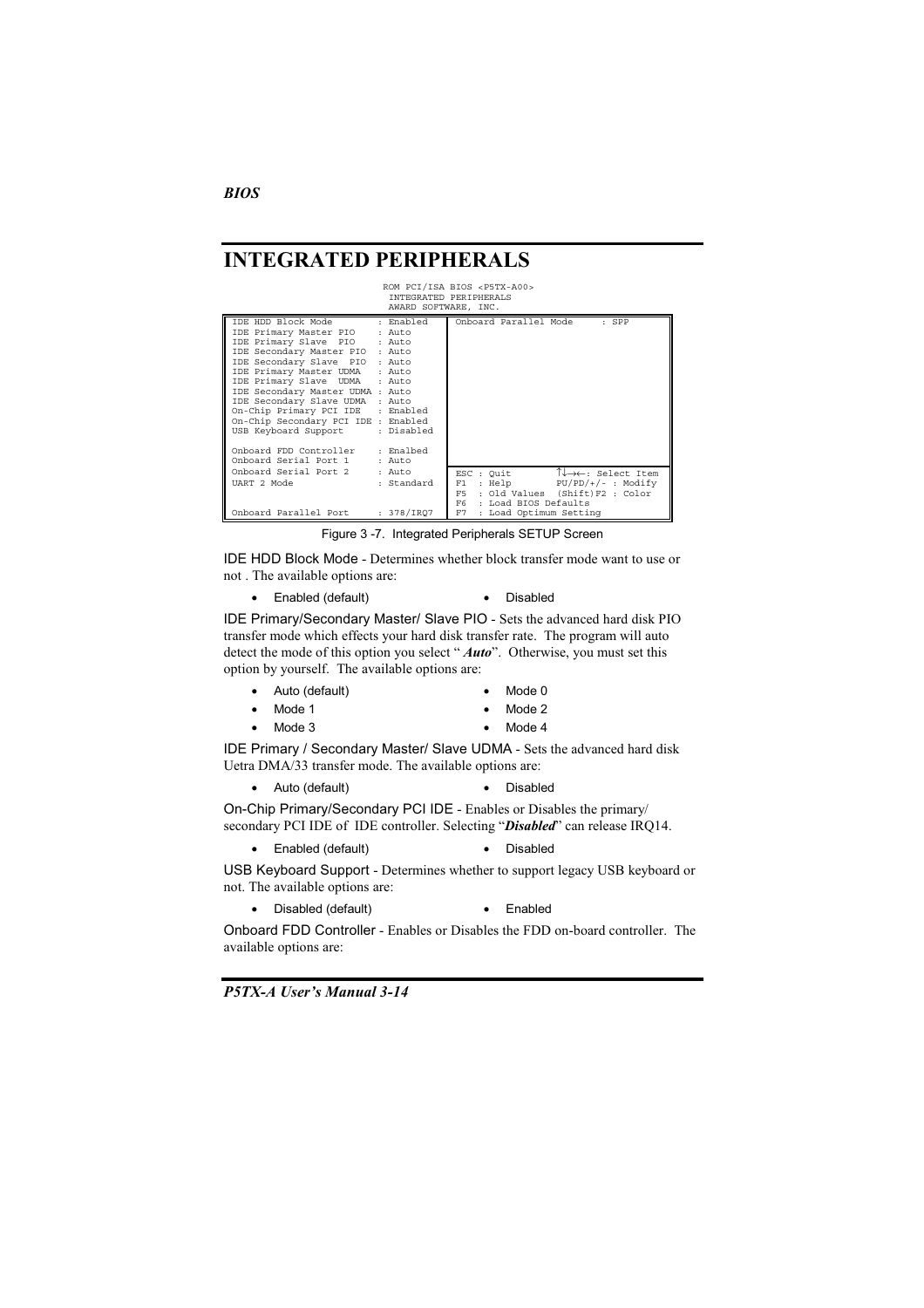• Enabled (default) · Disabled

Onboard Serial Port  $1/2$  - Sets the I/O address for serial port  $1/2$ .

- Auto (default of both serial ports)
	- 2F8/IRQ3 3F8/IRQ4
	- 3E8/IRQ4 2E8/IRQ3
- Disabled

UART 2 Mode - Determines which type IR module want to use . The available options are:

- Standard (default) ASKIR
- **HPSIR**



*If users set this option to "Standard" (default, the following two options will not be shown on the screen.* 

ID Duplex Mode - Allows users to control the infrared communication duplex mode. The available options are:

• Half (default) • Full

 $RxD$ ,  $TxD$  Active - Sets  $RxD$  and  $TxD$  active levels. The available options are:

- &--&- &-• Hi/Lo
- Lo/Hi • Lo/Lo

Onboard Parallel Port - Sets the I/O address for the parallel port. The available options are:

- 378H/IRQ7 (default)
- Disabled
- 
- 1,&-#\$?/ ;&-#\$?1

If users set this option to "Disabled", the "Onboard Parallel Mode" *option below will not be shown on the screen.* 

Onboard Parallel Mode - Selects the working mode of parallel port. The available options are:

- SPP (default) ECP/EPP
	- - •



1. If users set this option to "SPP" orEPP/SPP", the "ECP Mode Use

- 2. If users set this option to "SPP" or "ECP", the "**Parallel Port EPP** 
	- Type" option below will not be shown on the screen.

DMA" option below will not be shown on the screen.

ECP Mode Use DMA - Selects the DMA channel of ECP Mode to transfer your data. The available options are:

P5TX-A User's Manual 3-15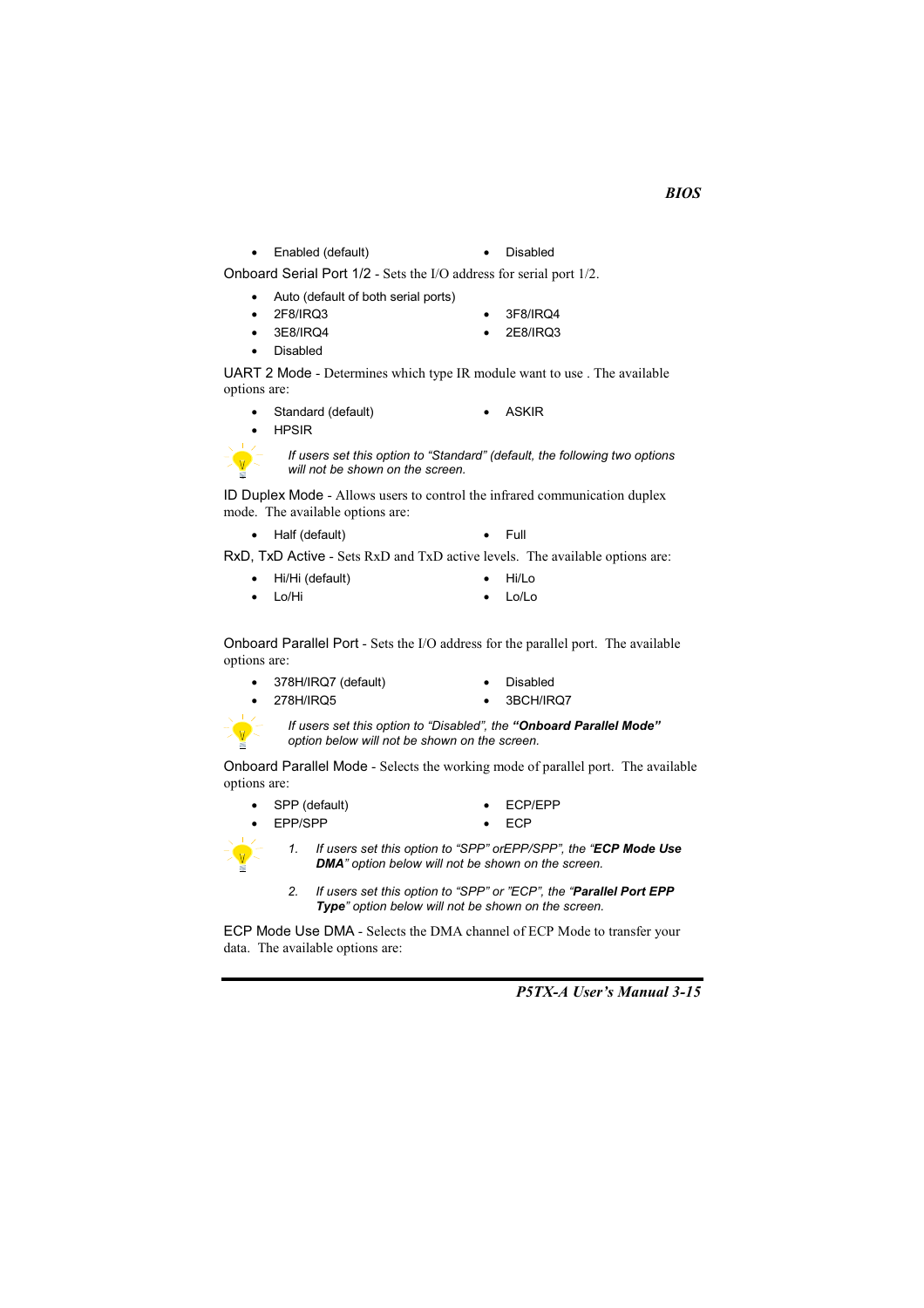**BIOS** 

 $\bullet$  3 (default)

 $\overline{1}$ 

 $\ddot{\phantom{a}}$ 

Parallel Port EPP Type - Determines what version of EPP protocal to be supported. The available options are:

 $\bullet$  EPP1.9 (default)  $\bullet$  EPP1.7

# **SUPERVISOR PASSWORD**

The SUPERVISOR PASSWORD utility allows you to set, change, and disable the password which is stored in the BIOS. To change the password setting, press <Enter> on the SUPERVISOR PASSWORD option of the main menu and then type the new password.

Configure the Security Option within the BIOS Features Setup corresponding to the setting in this utility. SUPERVISOR PASSWORD access right is higher than USER PASSWORD.

The password can be at most 8 characters long. The program will require you to confirm the new password before it exits and will enable the utility. To disable the SUPERVISOR PASSWORD, press the  $\leq$ F1> when the program asks you to enter the new password.

## **USER PASSWORD**

USER PASSWORD only can be used when the system is booting. Users only can enter SETUP screen to change the USER PASSWORD.

The password can be at most 8 characters long. The program will require you to confirm the new password before it exits and enables the utility. To disable the USER PASSWORD, press the  $\leq$ F1 $>$  as the program asks you to enter the new password.

## **IDE HDD Auto Detection**

The IDE HDD Auto Detection provides auto configuration of the hard drive installed in the system. It supports LBA, Large, and Normal modes. If the system's hard disk drive has a capacity of over 528MB and supports LBA functions, you may enable either the LBA mode or the Large mode. On the other hand, if the hard disk drive's capacity is over 528MB but does support LBA functions, you may enable the Large mode in order to use over 528MB.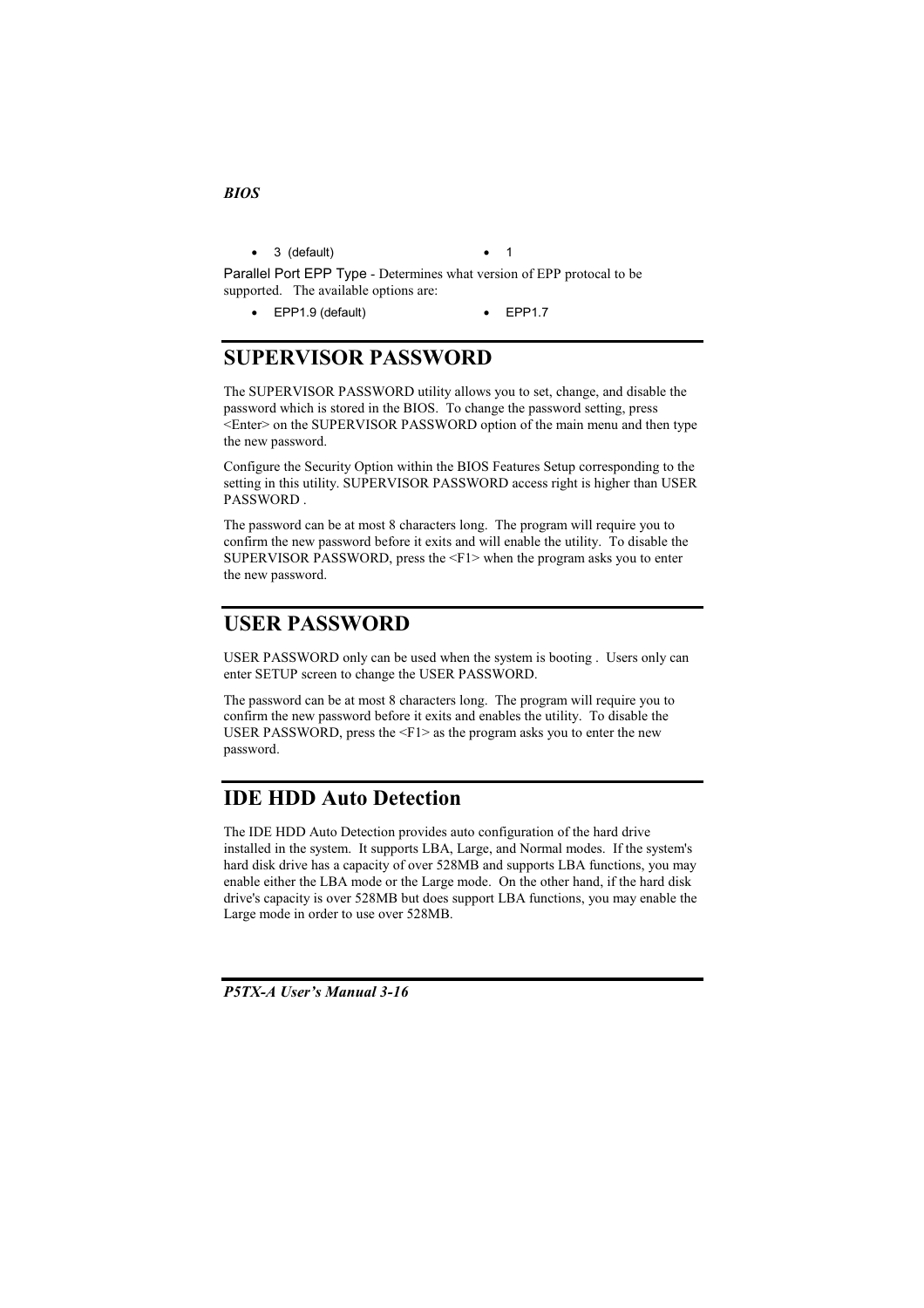

- *a. The LBA and Large modes will only appear on the screen when the installed hard disk drive is specified to support the LBA mode.*
- *b. In the case when a hard disk drive's cylinder specification exceeds 1024, and does not support the LBA functions, only the Large mode will be displayed on the screen.*
- *c. With a hard disk drive supporting cylinders below 1024, only the Normal mode will appear on the screen. The Normal mode will also be shown on the screen under conditions a & b above.*
- *d. Hard disk drives with less than 528MB total capacity must be set to Normal mode when combined with either old BIOS versions or the Award BIOS.*



*LBA and Large modes are new specifications which may not be fully supported by all operating systems. An example of which is the current version of UNIX System (R3.2.4) which is still unable to support the LBA function. Therefore, determine the specifications of your hard disk drive and operating system before selecting the drive's mode.* 

After pressing the  $\leq$ Enter $\geq$  key on this item of the main menu, the display screen will show the following screen.

| HARD DISKS       | TYPE                                      |  |  |                                     | SIZE CYLS HEAD PRECOMP LANDZ SECTOR MODE |
|------------------|-------------------------------------------|--|--|-------------------------------------|------------------------------------------|
| Primary Master : |                                           |  |  |                                     |                                          |
|                  |                                           |  |  |                                     |                                          |
|                  |                                           |  |  |                                     |                                          |
|                  | Select Primary Master Option (N=Skip) : N |  |  |                                     |                                          |
|                  |                                           |  |  | SIZE CYLS HEAD PRECOMP LANDZ SECTOR | MODE                                     |
| OPTIONS          |                                           |  |  |                                     |                                          |

Figure 3 -8. IDE HDD Auto Detection Screen

Once the program detects the type of hard disk installed, it will display the relative information such as the type, cylinders, heads, write pre-compensation, landing zone, number of sectors per track, size and mode. A message asking you to accept the IDE HDD detected will also be flashed on the screen.